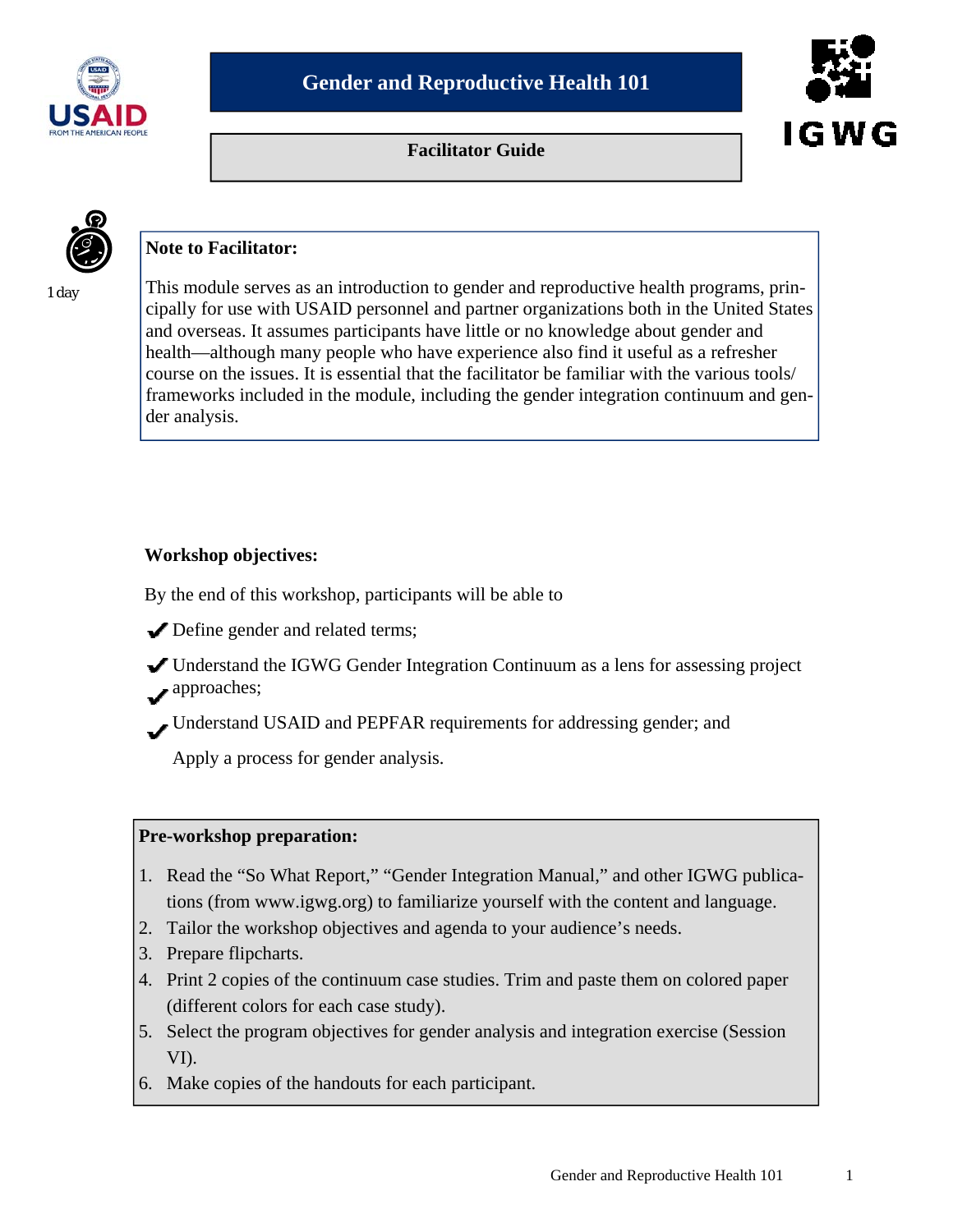

# **Facilitator Guide**



# **Materials**

Flipcharts and markers

Printed flipcharts:

 Introduction Questions Workshop Objectives and Agenda Gender Definitions and Terms IGWG Gender Integration Continuum Graphic Gender Continuum Group Task

Facilitator sheet: Statements for "Vote With Your Feet" Continuum case studies, printed and color-coded PowerPoint presentation: "Gender 101 Master Presentation"

Handouts:

 Workshop Objectives and Agenda Gender Terms and Definitions IGWG Gender Integration Continuum Tables 1 and 2: Integrating Gender into the Program Cycle Participant Evaluations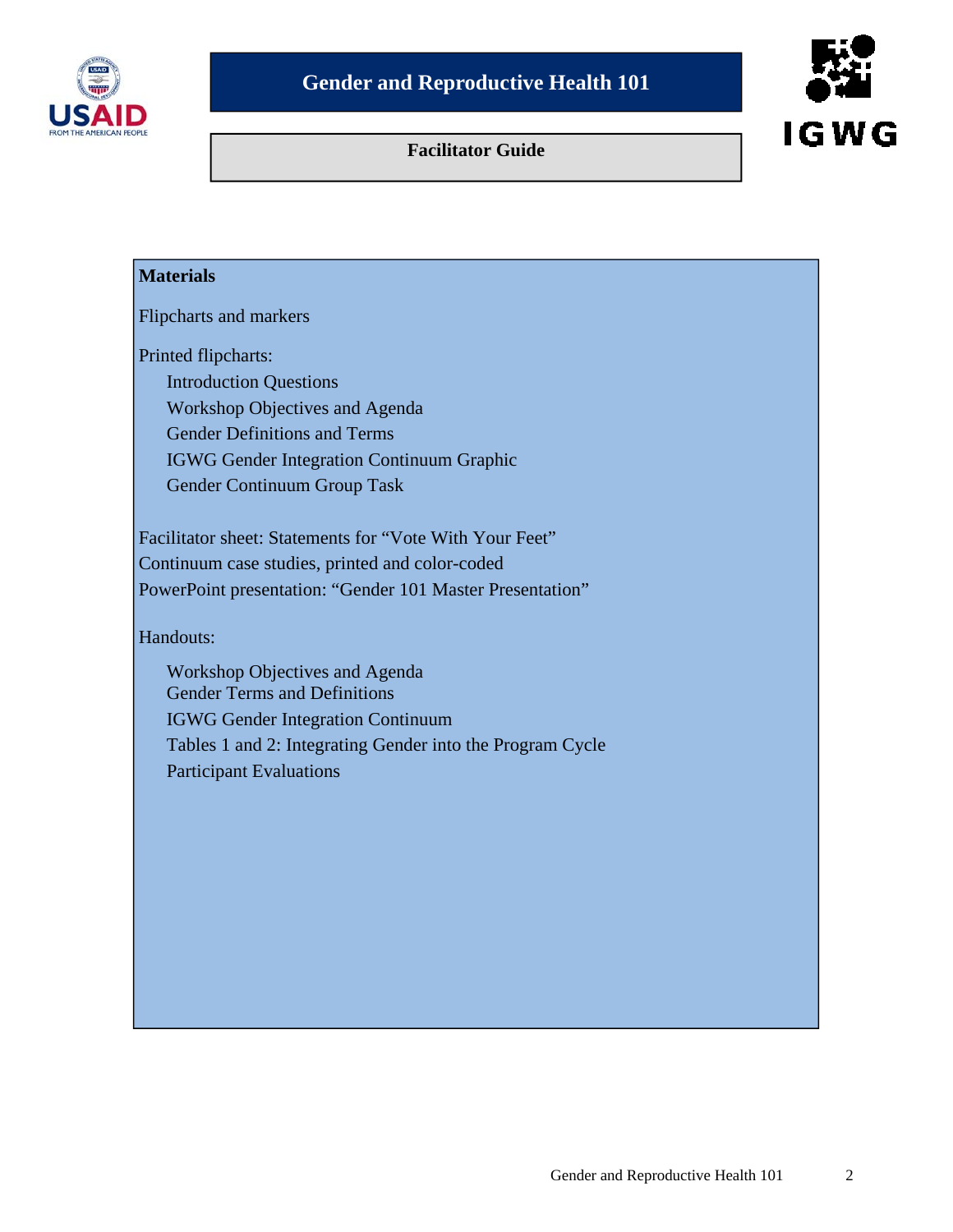

# **Facilitator Guide**



| <b>Agenda</b>                                           |             |
|---------------------------------------------------------|-------------|
| I. Welcome/Introductions/Agenda                         | 60 minutes  |
| II. "Vote With Your Feet"                               | 45 minutes  |
| 15 minutes<br>Break                                     |             |
| III: Defining Gender and Related Terms                  | 45 minutes  |
| IV: Gender in USAID's Automated Directives System (ADS) | 45 minutes  |
| 1 hour<br>Lunch                                         |             |
| V. IGWG Gender Integration Continuum                    | 90 minutes  |
| 15 minutes<br><b>Break</b>                              |             |
| VI. Introduction to Gender Analysis and Integration     | 120 minutes |
| VII. Close/Evaluation                                   | 15 minutes  |
|                                                         |             |

**Optional Exercise:** Recognizing that USAID Missions may be working with different frameworks and/or expectations, an additional exercise may be added between Sessions V and VI, using the Problem Tree to explore gender issues in the context of health. The Problem Tree is an excellent, well-tested tool; however, it requires strong facilitation and probing skills and in-depth knowledge of gender issues in the local context. This optional exercise is described at the end of this facilitator's guide (pp. 21–22).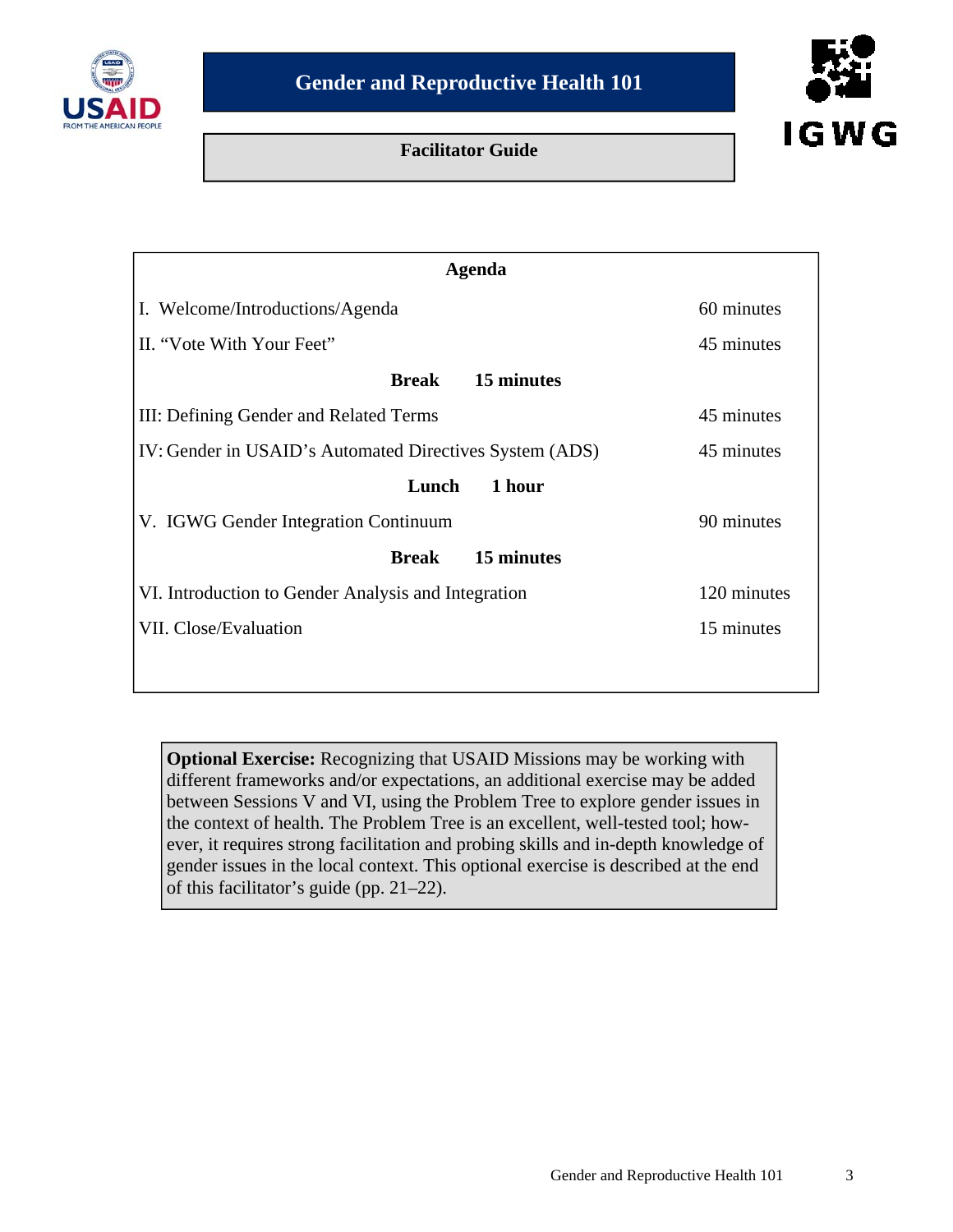



**Session I: Welcome, Introductions, Review of Objectives and Agenda** 

| <b>Materials</b> |
|------------------|
|------------------|

Flipcharts and markers Printed flipcharts: Introduction Questions Workshop Objectives and Agenda

Handouts: Workshop Objectives and Agenda

#### **Activity 1: Welcome and Introductions**



Total: 40 minutes

#### **Welcome**

@ 5 minutes

- 1. Welcome the group to the workshop. Explain that the IGWG is committed to providing training and information critical to understanding how gender affects our work in reproductive health. Say that the focus of this workshop will be introducing a process for integrating gender into reproductive health and HIV programs.
- 2. Introduce yourself and explain your role in the workshop. Invite any other facilitators to introduce themselves as well and explain their roles.

#### **Introductions**



1. Divide the group into pairs and ask them to find out the following about each other. Post the questions below on a flipchart and allow participants 10 minutes for discussion.

|  | <b>Introduction Questions</b> |  |
|--|-------------------------------|--|
|--|-------------------------------|--|

- What is your name?
- Where do you work?
	- For which programs/projects are you responsible?
	- What is your experience with gender in development?
	- Relate one expectation you have for this workshop.

2. After 10 minutes, ask the pairs to introduce each other **briefly** to the larger group. Record their expectations on newsprint for use during the agenda/objectives review. As participants introduce themselves, note any similar or unique experiences.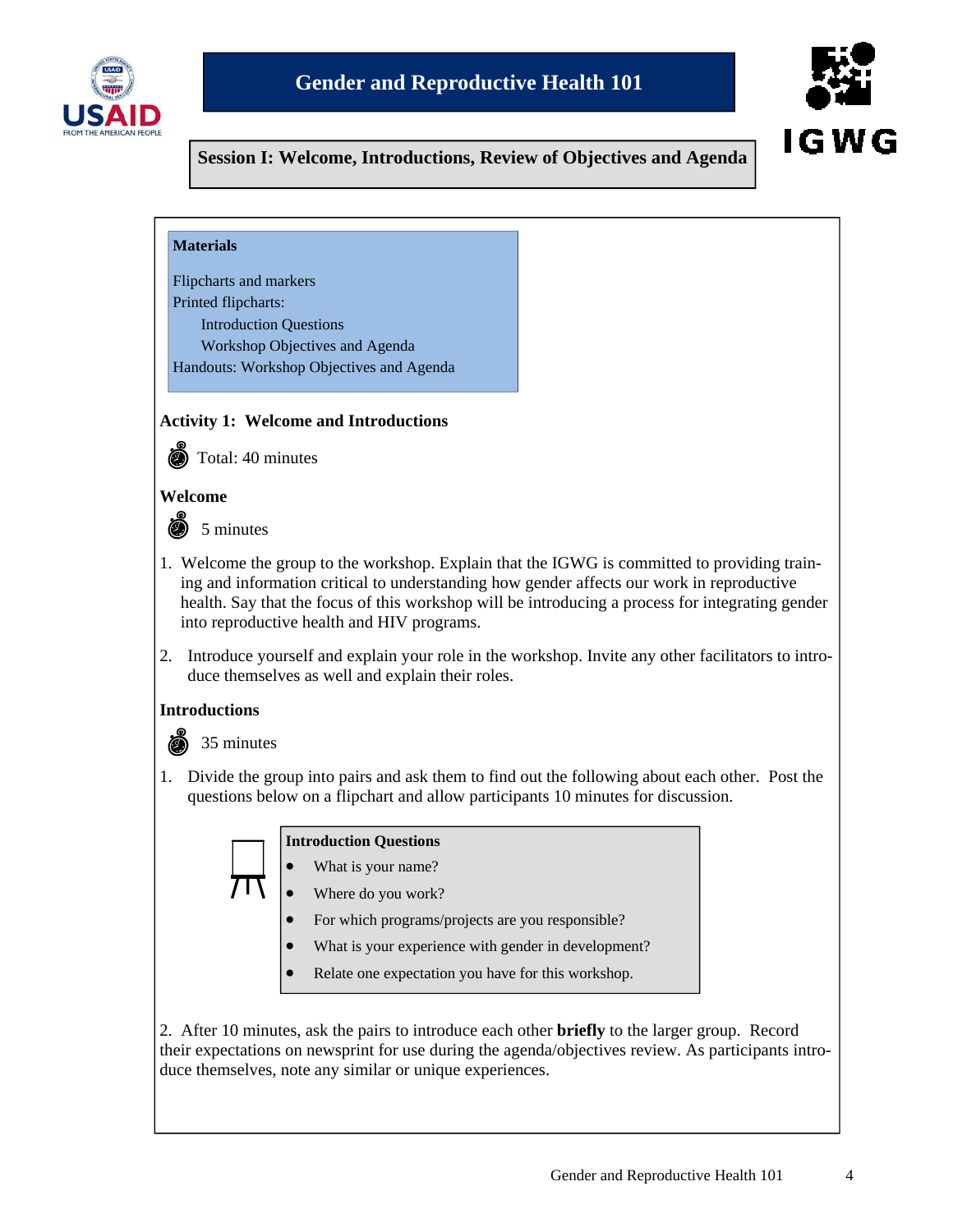



**Session I: Welcome, Introductions, Review of Objectives and Agenda** 

### **Activity 2: Review of Workshop Objectives and Agenda**

 $\frac{5}{20}$  minutes

- **1.** Review the workshop objectives and agenda, referring to prepared flipchart. Direct participants to follow along with their own copy in their folder. Compare participant expectations mentioned in the introductions to the pre-defined objectives and activities. As you discover expectations that fall beyond the scope of the workshop, record them on a flipchart marked "Parking Lot." Explain that you will consult IGWG staff about expectations mentioned here, and where the participant may find information on the topic.
- 2. Ask participants if they have any questions about the workshop's objectives and agenda.

## **Transition to "Vote With Your Feet"**

Explain to the participants that the next exercise will get them up and moving around.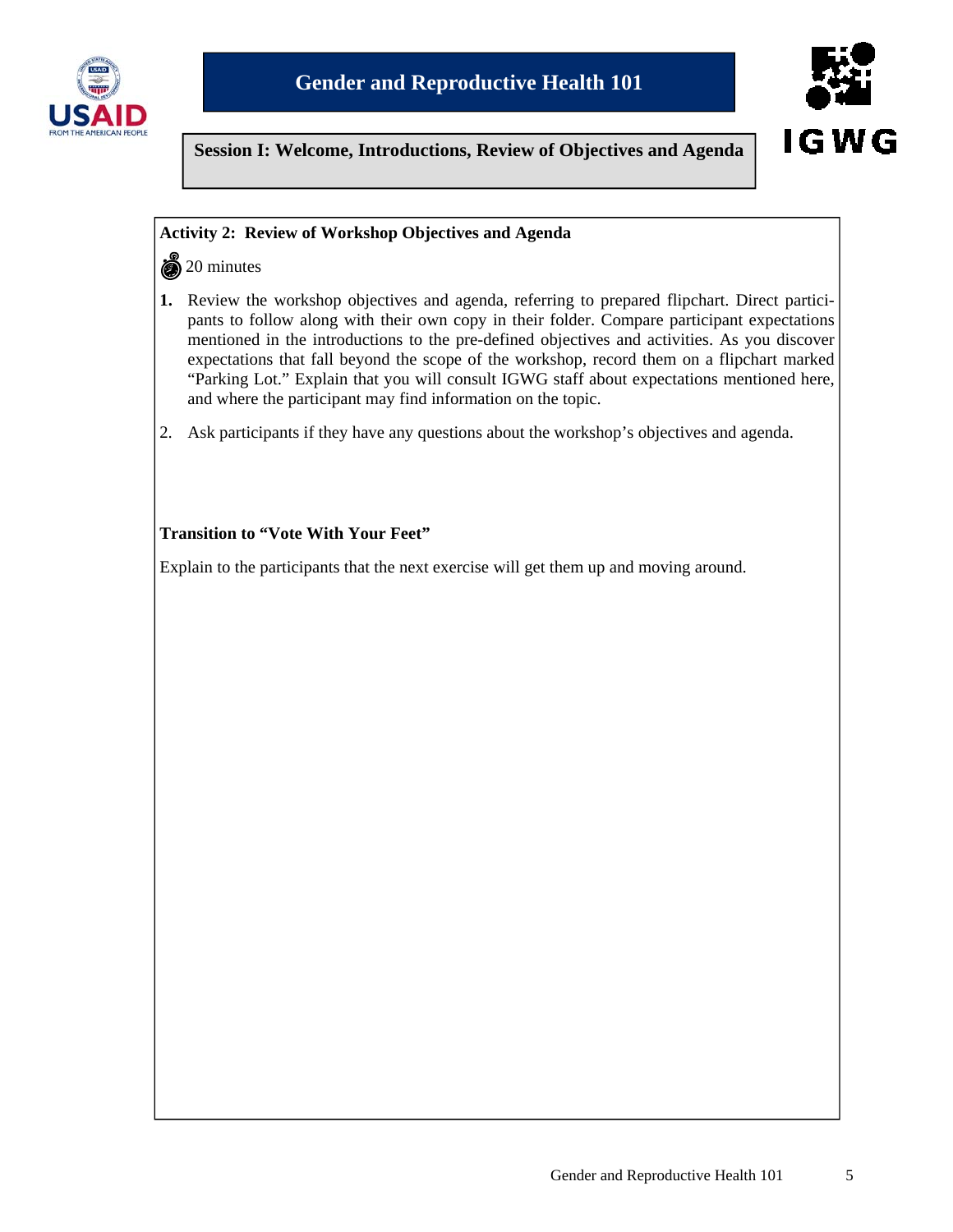

# **Session II: Vote With Your Feet**



#### **Activity 1: Vote With Your Feet**

#### **45 minutes**

- 1. Ask the group to stand in the center of the room. Explain that you are going to call out a statement. (A complete list of suggested statements is available on the next page). Tell the participants to step to the right if they agree with the statement, or step to the left if they disagree.
- 2. Call out the first statement. Repeat it to ensure that everyone heard it. After everyone indicates whether they agree or not, ask 2 or 3 participants from each side to explain why they voted the way they did.
- 3. Facilitate a brief discussion about their reasons. Read up to 5 statements.
- 4. Debrief the activity by explaining the following:
	- Even though we may be familiar with gender and the importance of gender-sensitive programming, some questions are still difficult for us to work with.
	- Our own experience with and beliefs on gender can have an impact on how we view and understand our projects/programs.
	- We need to keep this in mind as we ask staff and project beneficiaries to address gender issues.

#### **Break 15 minutes**

#### **Transition to "Defining Gender and Related Terms"**

Tell participants that next we are going to explore how we define gender and related terms.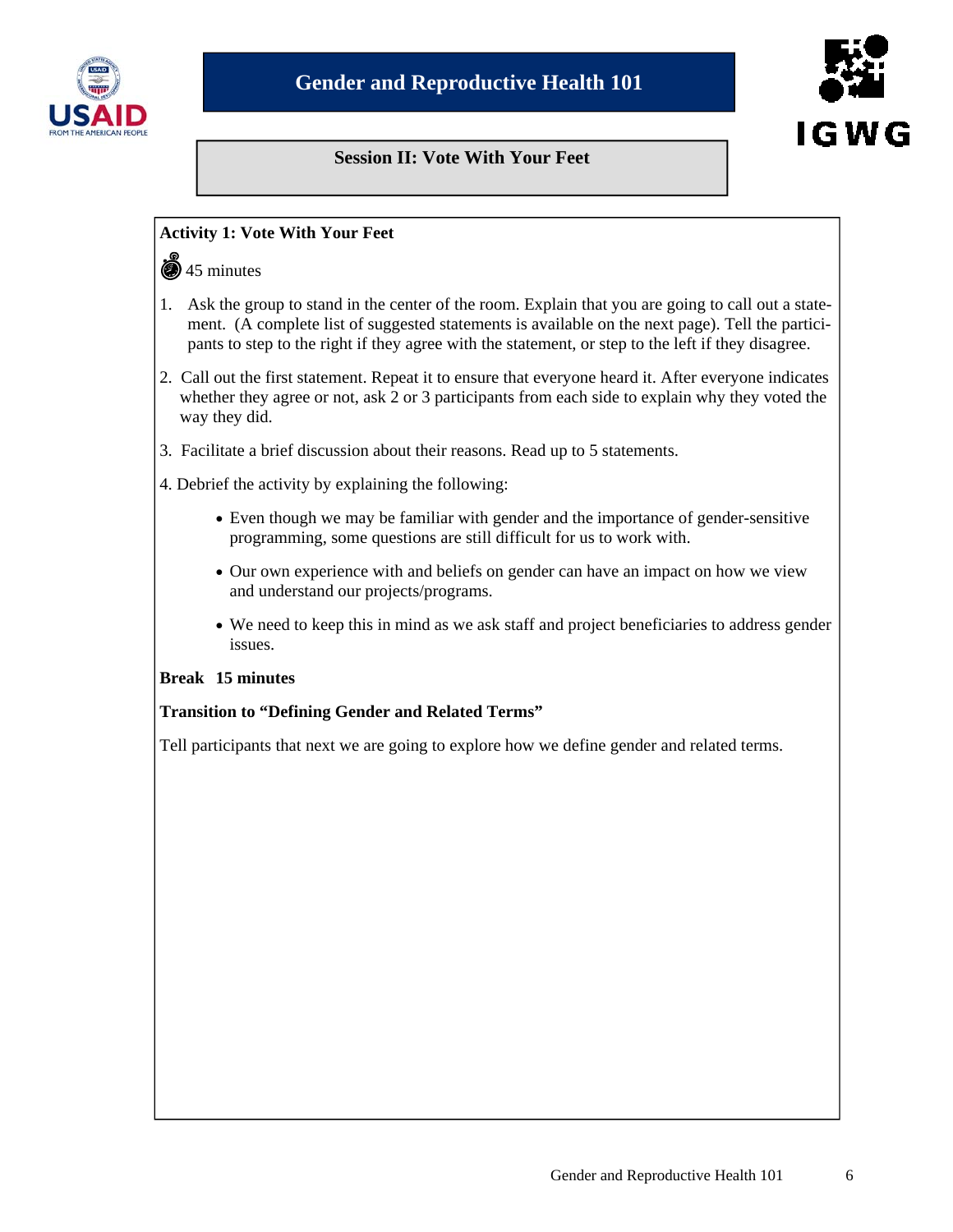

# **Session II: Vote With Your Feet**

# **Statements on Gender Roles and Sexuality**

- A woman's place is in the home.
- The most important thing a woman can do is have babies.
- A man is only valued for his ability to make money and provide for his family.
- A man is more of a "man" once he has fathered a child.
- Women are naturally better parents than men.
- A woman should have sex only with someone she loves.
- A man should have sex only with someone he loves.
- Sex is more important to men than to women.
- A woman should be a virgin at the time of marriage.
- It is okay for a man to have sex outside of marriage if his wife does not know about it.

#### **Statements on Men and Reproductive Health**

- Increasing men's participation in family planning and reproductive health programs will only further increase men's power over women.
- Family planning will always be a more important issue to a woman than to a man because she is the one who can get pregnant.
- Men are more concerned about STDs than women are.
- Clinics should concentrate on serving older, married men because adolescent males are highly unlikely to seek clinical services.
- Men are uncomfortable going to a female-oriented health facility or being treated by a female clinician.

#### **Additional Statements on Gender**

- Men will feel threatened if too many women are in leadership roles.
- For women to succeed in the workplace, special benefits and dispensations must be made available to them.
- The burden of accommodating women's needs in the workplace is too costly.
- Gender equitable relationships should not be the goal of an FP/RH program.
- Female-controlled contraceptive methods perpetuate gender inequality in sexual relationships (because responsibility for contraceptive protection remains on women).
- It is unfair and inappropriate to expect service providers to mitigate power dynamics between the couple seeking services.

IGWG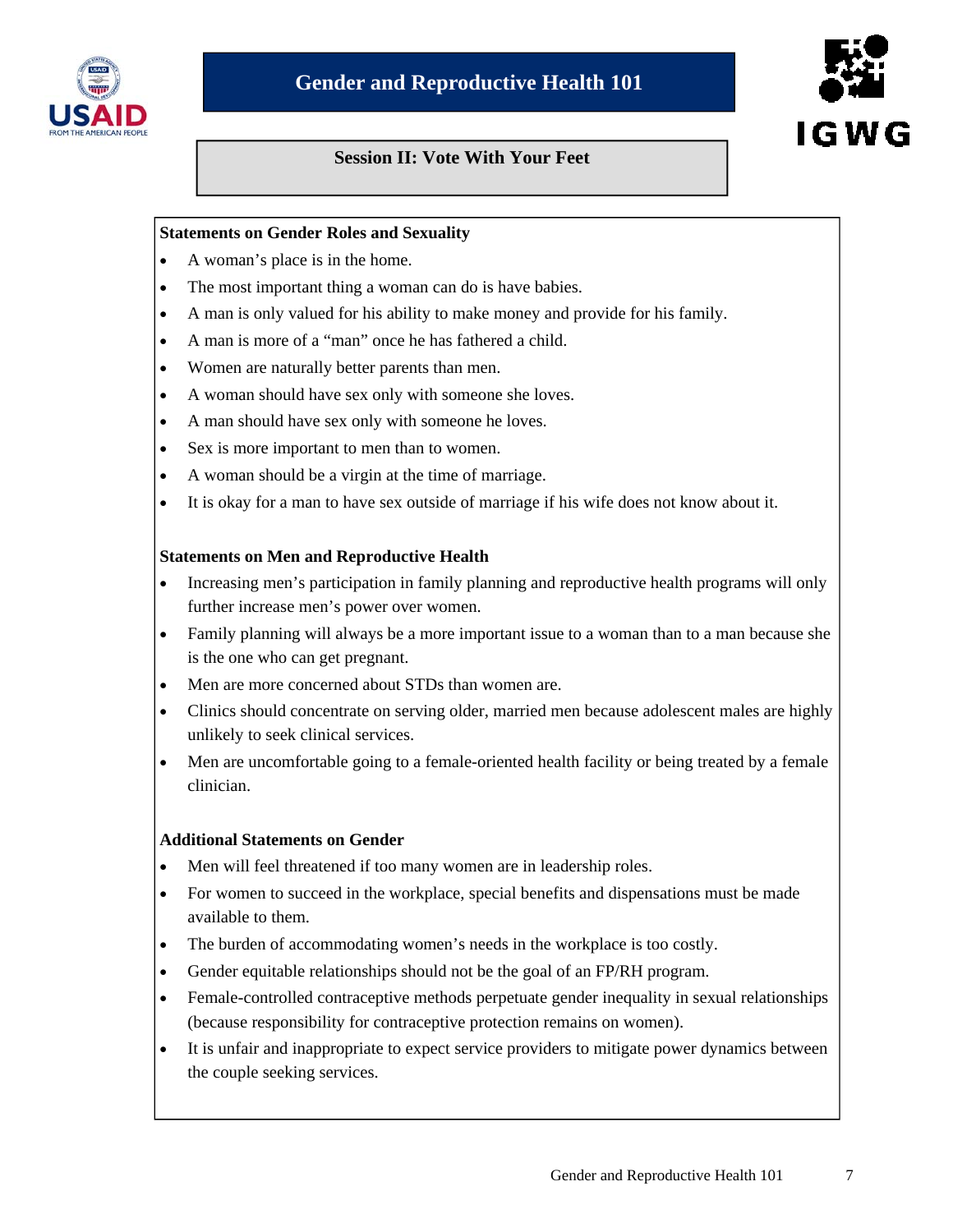



# **Session III: Defining Gender and Related Terms**

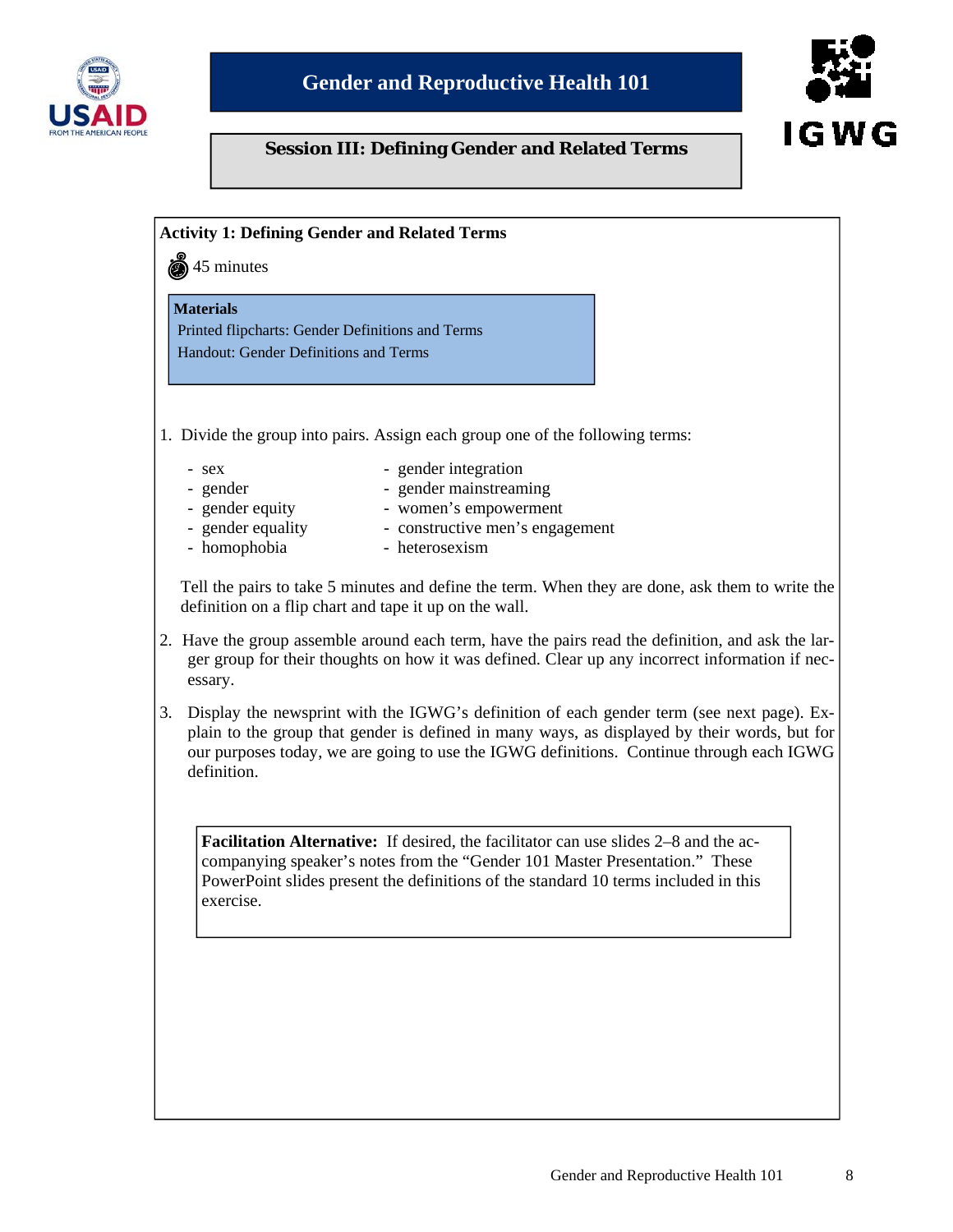



# **Session III: Defining Gender and Related Terms**

| <b>Continued:</b>                                                                                                                                                                                                                                                                                                                                                                                                                                      |
|--------------------------------------------------------------------------------------------------------------------------------------------------------------------------------------------------------------------------------------------------------------------------------------------------------------------------------------------------------------------------------------------------------------------------------------------------------|
| Sex refers to the biological differences between males and females. Sex differences are<br>concerned with male and female physiology.                                                                                                                                                                                                                                                                                                                  |
| Gender refers to the economic, social, political, and cultural attributes and constraints<br>and opportunities associated with being a woman or a man. The social definitions of<br>what it means to be a woman or a man vary among cultures and change over time. Gen-<br>der is a sociocultural expression of particular characteristics and roles that are associ-<br>ated with certain groups of people with reference to their sex and sexuality. |
| Gender Equity is the process of being fair to women and men. To ensure fairness,<br>measures must be taken to compensate for historical and social disadvantages that pre-<br>vent women and men from operating on a level playing field.                                                                                                                                                                                                              |
| Gender Equality is the state or condition that affords women and men equal enjoyment<br>of human rights, socially valued goods, opportunities, and resources.                                                                                                                                                                                                                                                                                          |
| Gender Integration refers to strategies applied in program assessment, design, imple-<br>mentation, and evaluation to take gender norms into account and to compensate for gen-<br>der-based inequalities.                                                                                                                                                                                                                                             |
| Gender Mainstreaming is the process of incorporating a gender perspective into poli-<br>cies, strategies, programs, project activities, and administrative functions, as well as<br>into the institutional culture of an organization.                                                                                                                                                                                                                 |
| <b>Women's Empowerment</b> means improving the status of women to enhance their deci-<br>sion-making capacity at all levels, especially as it relates to their sexuality and repro-<br>ductive health.                                                                                                                                                                                                                                                 |
| <b>Constructive Men's Engagement</b> promotes gender equity with regard to reproductive<br>health; increases men's support for women's reproductive health and children's well-<br>being; and advances the reproductive health of both men and women.                                                                                                                                                                                                  |
| <b>Homophobia</b> is the irrational fear of, aversion to, or discrimination against homosexu-<br>als or homosexual behavior or cultures. Homophobia also refers to the self-loathing by<br>homosexuals as well as the fear of men who do not live up to society's standards of<br>what it is to be a "true man."                                                                                                                                       |
| <b>Heterosexism</b> is the presumption that everyone is heterosexual and/or the belief that<br>heterosexual people are naturally superior to homosexual and bisexual people.                                                                                                                                                                                                                                                                           |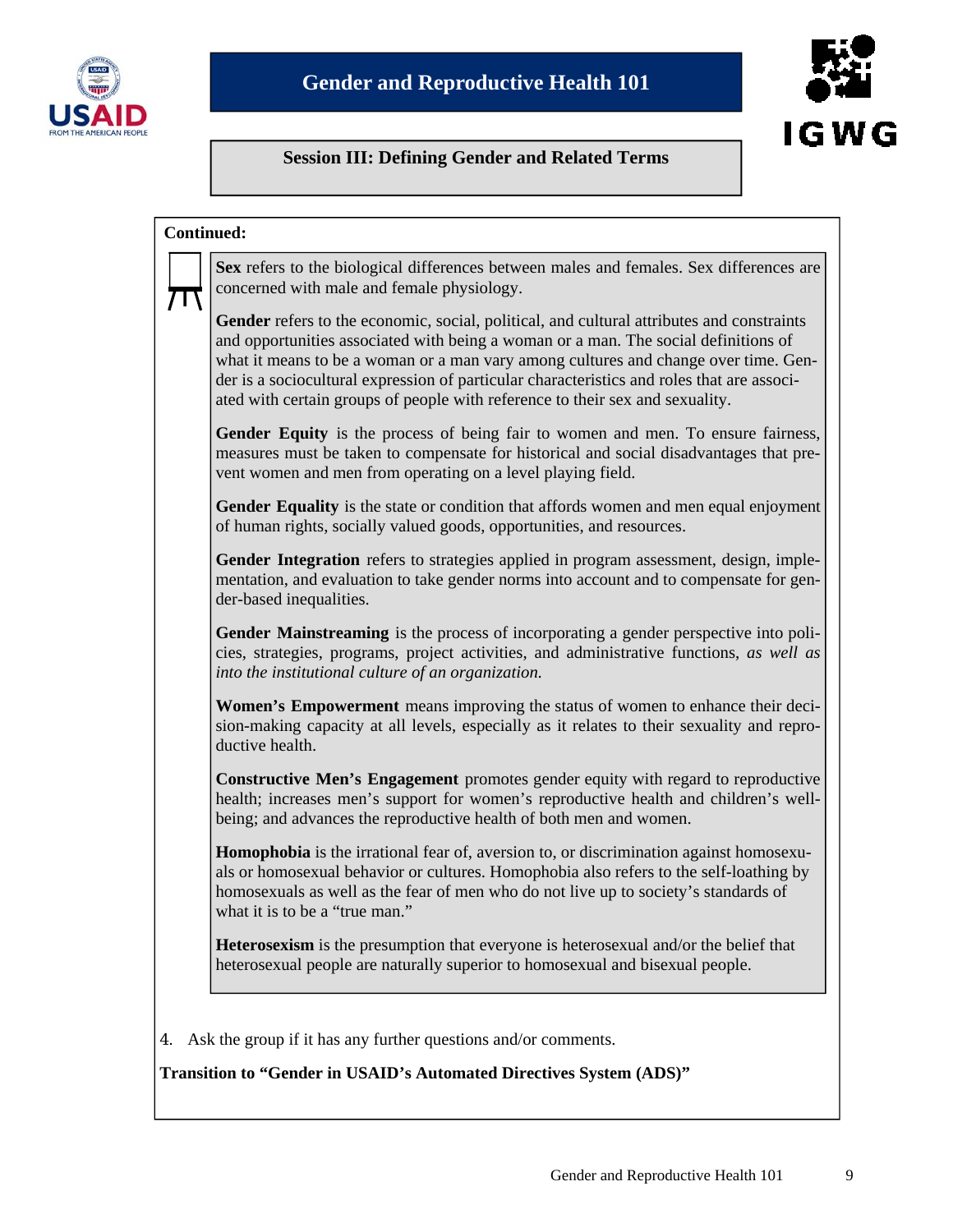



**Session IV: Gender in USAID's Automated Directive System** 

**(ADS)**

**Activity 1: Gender in USAID's Automated Directives System (ADS)** 

**45 minutes** 

**Materials** 

PowerPoint Slides –26 from the "Gender 101 Master Presentation"

- 1. Tell the group that USAID has collected mounting evidence illustrating that by addressing gender, we can achieve more sustainable program objectives. The USAID policy guidance (directives) also tell us that that we must do a better job addressing gender in all of our projects. It's rather like a "carrot and stick" approach: we need to follow the ADS guidance (stick), but doing so will make our work more sustainable (carrot). Similarly, there are laws (e.g., the PEPFAR legislation) and regulations that govern other USG programs and apply both to USG personnel and to contractors.
- 2. Deliver the PowerPoint presentation, using the talking points provided in the speaker's notes. The presentation should be interactive in nature, where possible. Stop periodically and ask if there are any questions, especially when presenting complex or challenging concepts.

*Facilitator Note:* It is **essential** that you familiarize yourself with the ADS and PEPFAR legislation before presenting this piece. This section usually generates many questions, and the facilitator needs to be able to answer them in order for the participants to understand how important this topic is. Any of the IGWG core training team members can provide assistance.

3. Ask if there are any final questions or need for clarification.

**Lunch 1 hour** 

**Facilitation Alternative:** If you are doing a shorter version of this module for an audience that requires less in-depth coverage of the USAID ADS, you can skip the following slides and adjust your comments and timing accordingly: slides 13-15, 21-26.

# **Transition to "IGWG Gender Integration Continuum"**

Tell the participants that they will learn about the IGWG gender integration continuum and learn how to categorize project examples by using the continuum.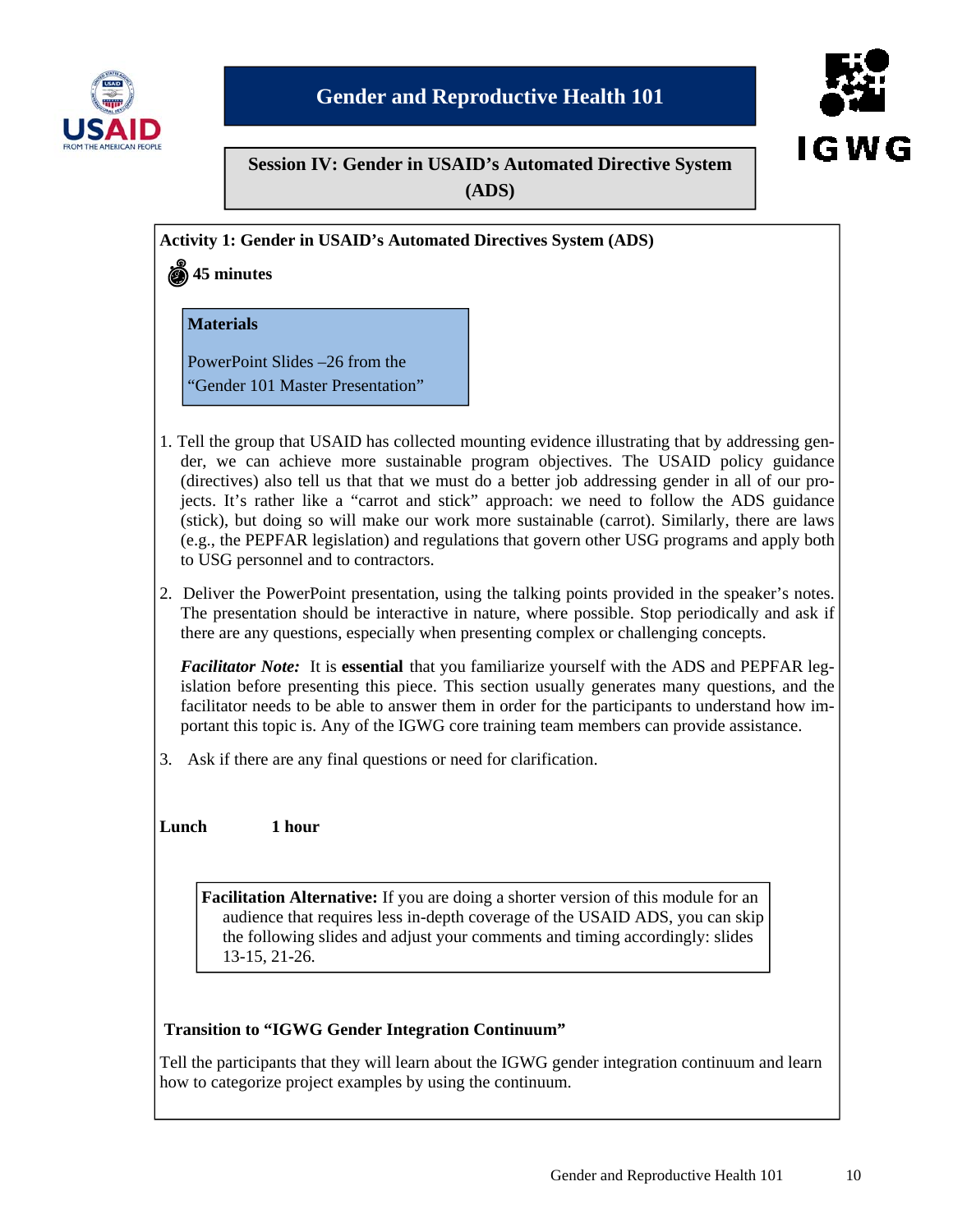

# **Session V: IGWG Gender Integration Continuum**



### **Activity 1: Gender Integration Continuum**

 $\ddot{\bullet}$  60 minutes

#### **Materials**

Printed Flipcharts: IGWG Gender Integration Continuum Graphic Gender Integration Continuum Group Task Continuum Case Studies—color-coded

Explain that we have been exploring the importance of understanding how gender can affect our project outcomes. To guide various projects on how to integrate gender, the IGWG has developed a conceptual framework known as the Gender Integration Continuum. This framework categorizes approaches by how they treat gender norms and inequities in the design, implementation, and evaluation of program/policy.<sup>1</sup>

The term "**gender blind**" refers to the absence of any proactive consideration of the larger gender environment and specific gender roles affecting program/policy beneficiaries. Gender blind programs/policies would give no prior consideration for how gender norms and unequal power relations affect the achievement of objectives, or how objectives impact on gender. In contrast, "**gender aware**" programs/policies deliberately examine and address the anticipated gender-related outcomes during both design and implementation. An important prerequisite for all gender-integrated interventions is to be gender aware.



 $1$  This framework draws from a range of efforts that have used a continuum of approaches to understanding gender, especially as they relate to HIV/AIDS. See Geeta Rao Gupta, "Gender, Sexuality and HIV/AIDS: The What, The Why and The How" (Plenary Address at the XIII International AIDS Conference), Durban, South Africa: 2000; Geeta Rao Gupta, Daniel Whelan, and Keera Allendorf, "Integrating Gender into HIV/AIDS Programs: Review Paper for Expert Consultation, 3–5 June 2002," Geneva: World Health Organization 2002; and WHO/ICRW, "Guidelines for Integrating Gender into HIV/AIDS Programmes," forthcoming.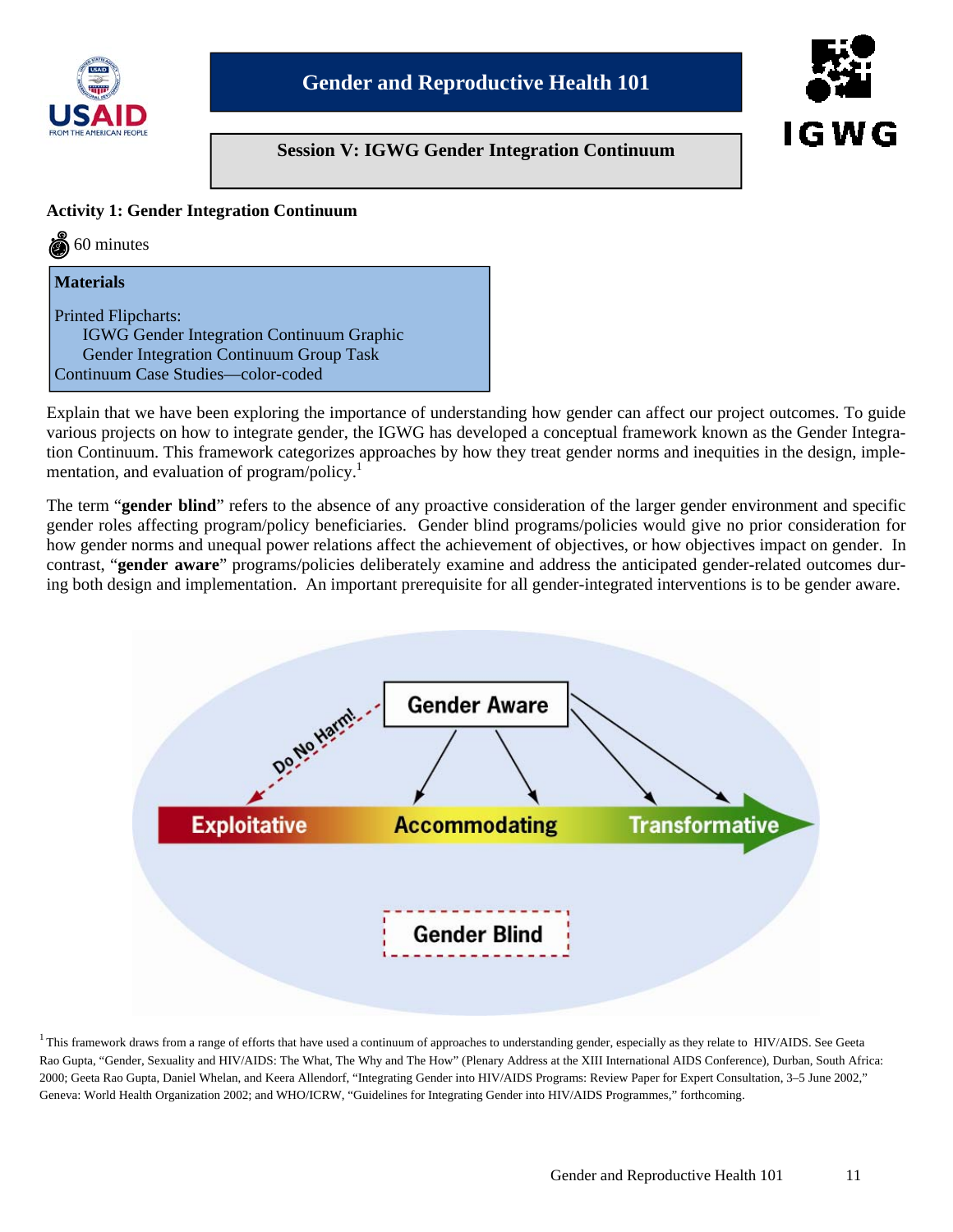

# **Session V: IGWG Gender Integration Continuum**



#### **Talking points to introduce the gender integration continuum:**

In the continuum graphic, the circle depicts a specific program environment. Since programs are expected to take gender into consideration, the term "gender aware" is enclosed in an unbroken line, while the "gender blind" box is defined by a dotted, weak line. Awareness of the gender context is often a result of a pre-program/policy gender analysis. "Gender aware" contexts allow program staff to consciously address gender constraints and opportunities, and plan their gender objectives.

The gender integration continuum is a tool for designers and implementers to use in planning how to integrate gender into their programs/policies. Under no circumstances should programs take advantage of existing gender inequalities in pursuit of health outcomes ("do no harm!"), which is why, when printed in color, the area surrounding "gender exploitative" is red, and the arrow is dotted.

**Gender aware** programs/policies are expected to be designed with gender accommodating or transformative intentions, or at other points along that end of the continuum. Programs/policies may have multiple components that fall at various points along the continuum, which is why multiple arrows exist. The ultimate goal of development programs/policies is to achieve health outcomes while transforming gender norms toward greater equality; therefore, the area around "gender transformative" is green ('proceed forward'), and the arrow extends indefinitely toward greater equality.

**Gender exploitative** approaches, on the left of the continuum, take advantage of rigid gender norms and existing imbalances in power to achieve the health program objectives. While using a gender exploitative approach may seem expeditious in the short run, it is unlikely to be sustainable and can, in the long run, result in harmful consequences and undermine the program's intended objective. It is an unacceptable approach for integrating gender.

**Gender accommodating** approaches, in the middle of the continuum, acknowledge the role of gender norms and inequities and seek to develop actions that adjust to and often compensate for them. While such projects do not actively seek to change the norms and inequities, they strive to limit any harmful impact on gender relations. A gender accommodating approach may be considered a missed opportunity because it does not deliberately contribute to increased gender equity, nor does it address the underlying structures and norms that perpetuate gender inequities. However, in situations where gender inequities are deeply entrenched and pervasive in a society, gender accommodating approaches often provide a sensible first step to gender integration. As unequal power dynamics and rigid gender norms are recognized and addressed through programs, a gradual shift toward challenging such inequities may take place.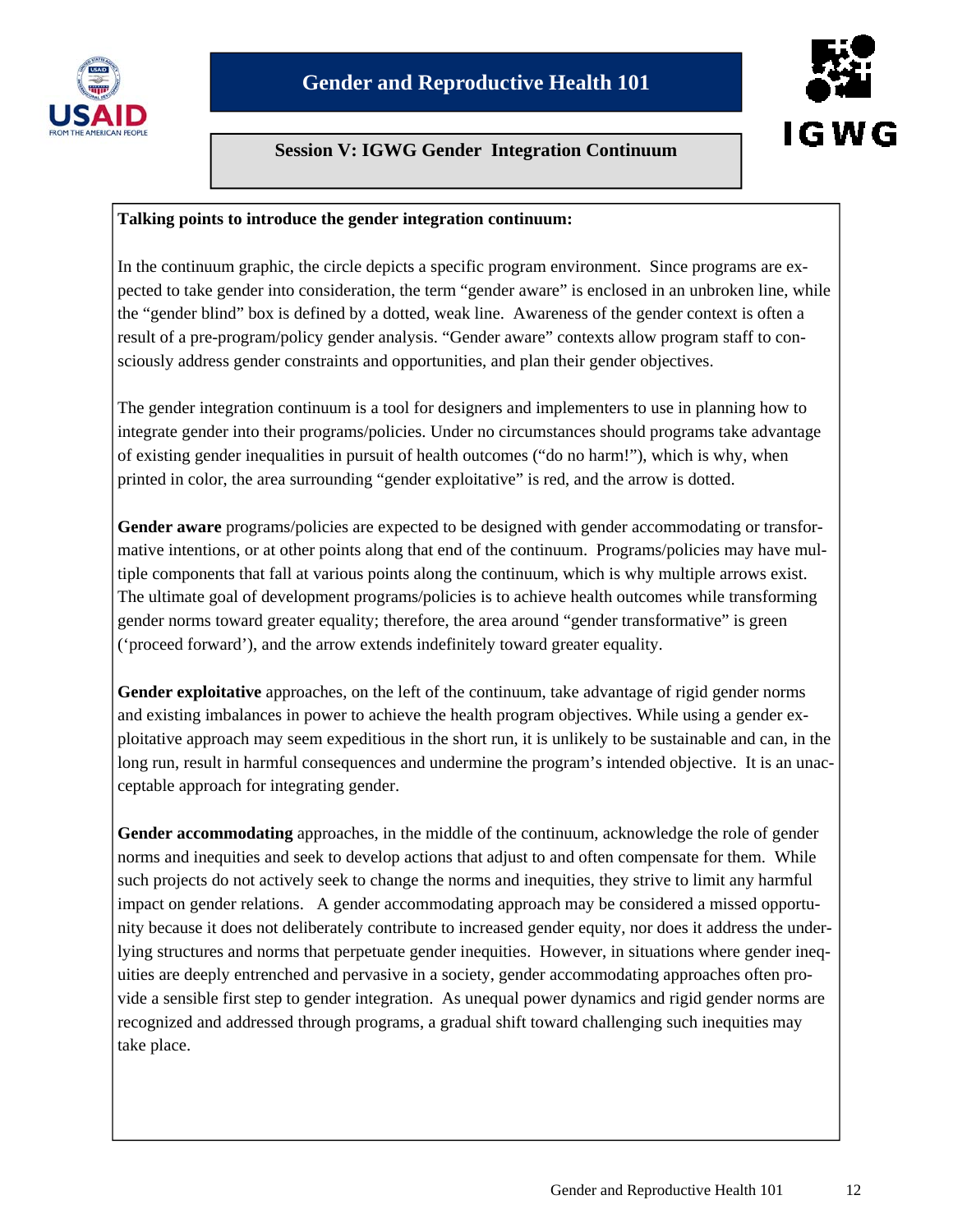

# I G W G

# **Session V: IGWG Integration Gender Continuum**

Gender transformative approaches, at the right end of the continuum, actively strive to examine, question, and change rigid gender norms and imbalance of power as a means of reaching health as well as gender equity objectives. Gender transformative approaches encourage critical awareness among men and women of gender roles and norms; promote the position of women; challenge the distribution of resources and allocation of duties between men and women; and/or address the power relationships between women and others in the community, such as service providers and traditional leaders.

Program/policy planners should keep in mind that a particular project may not fall neatly under one type of approach, and may include, for example, both accommodating and transformative elements. It is also important to note that while the continuum focuses on gender integration goals in the design/planning phase, it can also be used to monitor and evaluate gender and health outcomes, with the understanding that sometimes programs result in unintended consequences. For instance, an accommodating approach may contribute to a transformative outcome, even if that was not the explicit objective. Conversely, a transformative approach may produce a reaction that, at least temporarily, exacerbates gender inequities. Monitoring and evaluating gender outcomes against the continuum allows for revision of interventions where needed.

Most importantly, program/policy planners and managers should follow two gender integration principles:

- First, **under no circumstances should programs/policies adopt an exploitative approach** since one of the fundamental principles of development is to "do no harm."
- Second, **the overall objective of gender integration is to move toward gender transformative programs/policies**, thus gradually challenging existing gender inequities and promoting positive changes in gender roles, norms, and power dynamics.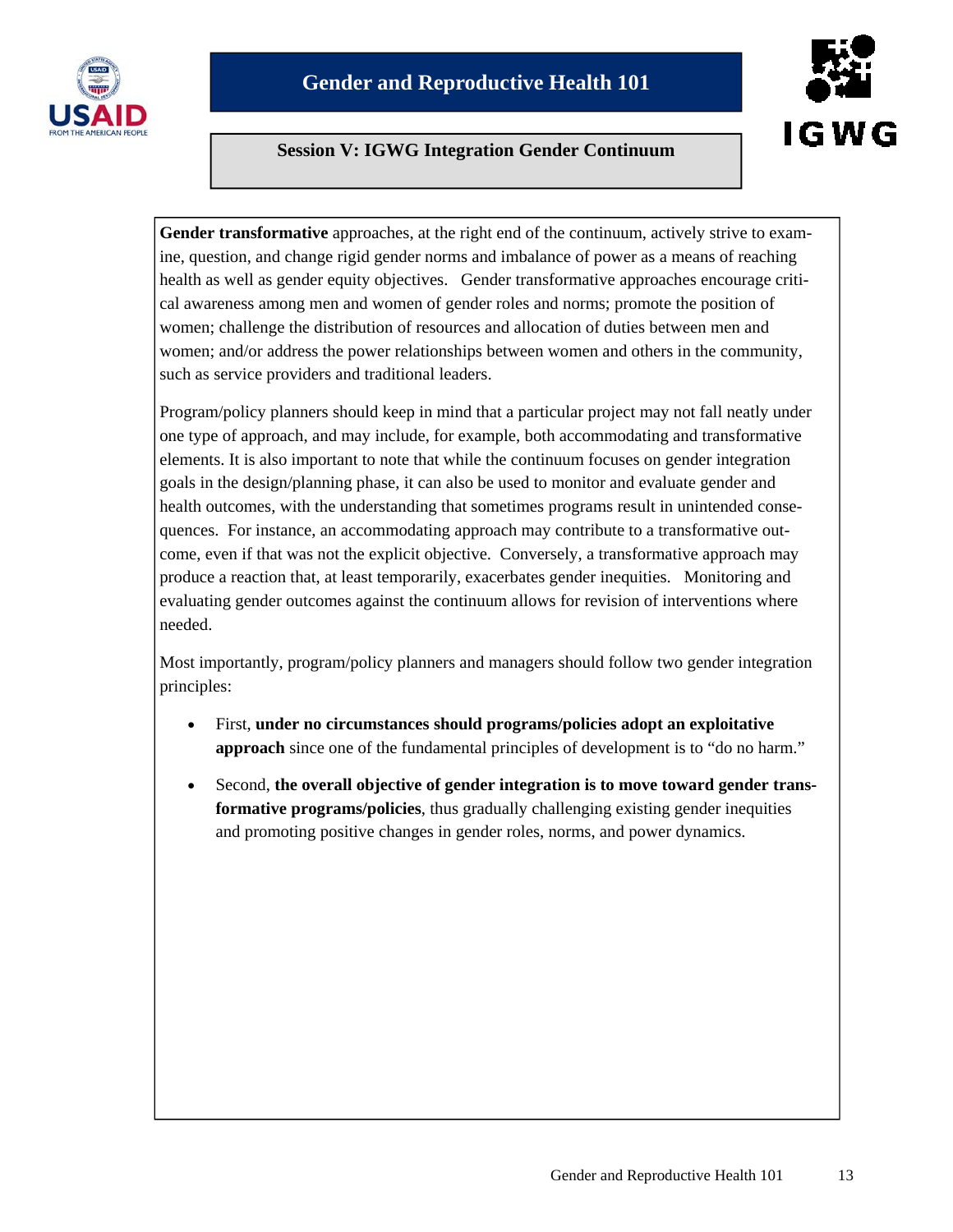

# I G W G

# **Session V: IGWG Gender Continuum**

# **Activity 2: Applying the IGWG Gender Continuum (Small Group Work)**

 $\circledcirc$  30 minutes

1. Ask the group to count off by five to create five small groups of three people. The ideal size for the small groups is three people each to enable in-depth discussion.

2. Explain that you will distribute two project examples to each small group and ask them to complete the following task (printed on flipchart). Give them 15 minutes to work on the task.

#### **Continuum Group Task:**

Read your assigned project/activity examples and determine as a group where you would locate the project approach along the gender continuum: **exploitative, accommodating,** or **transformative**. Paste the project example accordingly on the wall under the category titles.

 If you feel that the project was designed without taking gender into account whatsoever, place the example near "gender blind."

Focus on the intention or design of the project rather than outcomes, as outcomes are influenced by many factors outside the control of the project team.

*Facilitator Note:* You will need to provide at least one project description for each of the three categories—**exploitative, accommodating** and **transformative**. When distributing examples to small groups, ensure that each group works with examples of two different categories.

**Facilitation Alternative***:* Some trainers prefer to give a common project example to two groups and find that sometimes the groups classify the examples differently. This can result in an interesting debate.

After the small groups have placed their project description cards along the continuum, ask a representative from each group to come forward, read the project description, and explain the group's reasoning. Entertain reactions or questions from the other groups.

IGWG trainers note that the richness of this exercise comes in the processing. The IGWG has classified the various project examples according to continuum category. That category appears on the project description template as a reference for the facilitator. The IGWG's advice to the facilitator is to foster an in-depth debate and provide the "IGWG answer" only if it's helpful to the group. The point of the exercise is to foster discussion about how a project's design reflects choices vis-à-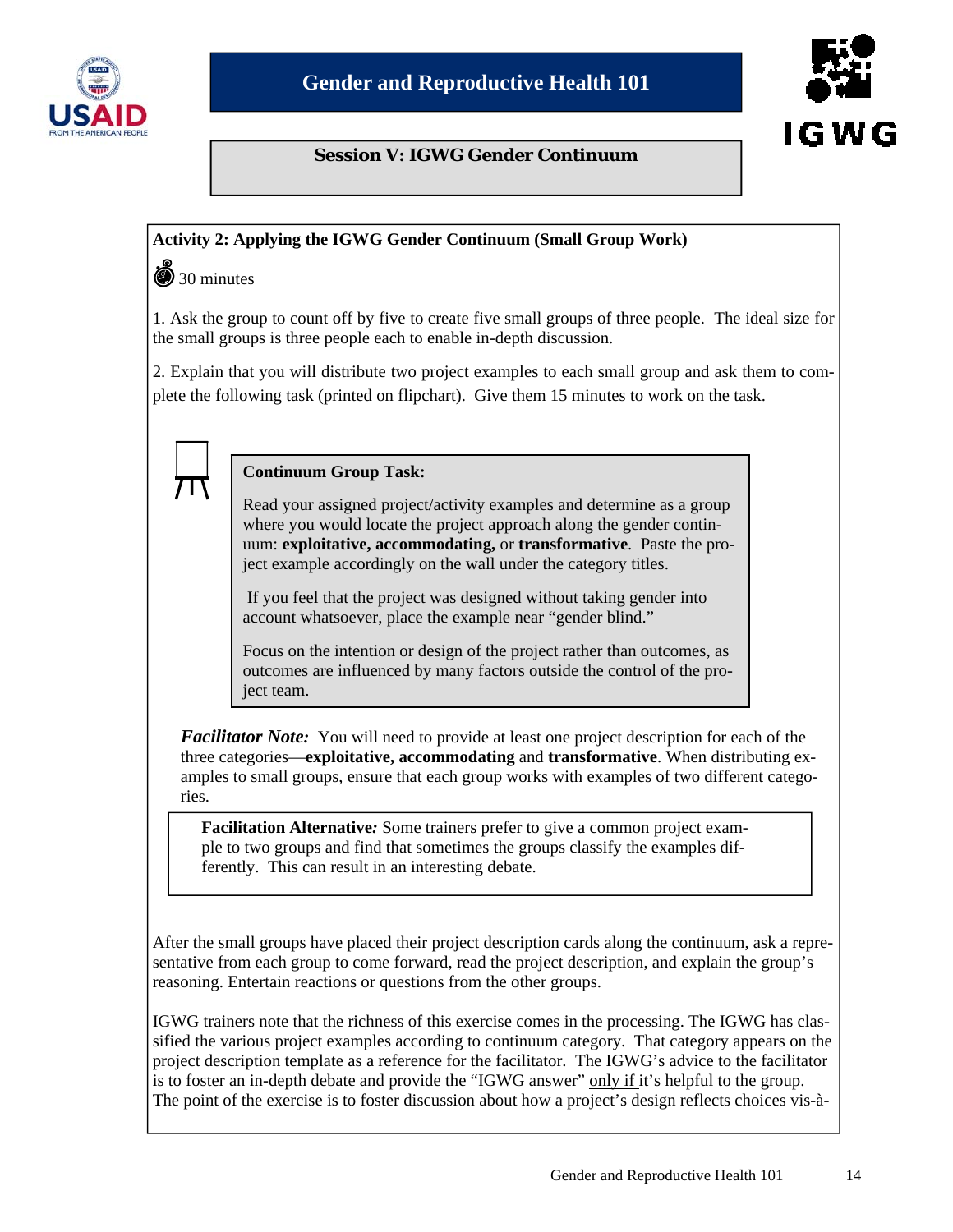

# **Session V: IGWG Gender Continuum**

I G W G

In most cases, there is no "correct" answer for these examples, as participants will have alternate contexts or scenarios that influence their interpretation of the project's intention or design and therefore place the example in different locations on the continuum. Encourage diversity in this exercise, letting people explain their placements and any assumptions they made to arrive at their decision.

- 4. Debrief the activity by highlighting the following points:
- For the examples categorized as **gender blind**, **exploitative,** and/or **accommodating**, ask participants what steps can be taken to move those project designs toward the **transformative** end of the continuum.
- At a minimum, health and development projects should strive to "do no harm" in terms of gender norms and relations. From the IGWG's perspective, there is no vi able rationale for designing a project that deliberately exploits gender inequality (gender exploitative projects). All USAID-supported projects are required to avoid doing harm from a gender standpoint.
- When a project team fails to look at gender issues in a project design, they are missing an opportunity. In the case of some gender **accommodating** examples, project managers have opted to conform to existing gender norms in order to enhance programmatic/health outcomes. Other times, a project may accommodate gender norms as an interim step in response to an identified gender issue. Gender accommodating strategies can be a reasonable way to "buy time" while the project figures out how to best address a gender issue in a way that transforms gender relations and promotes gender equity. The IGWG's position is that transforming gender relations in favor of equity provides a "win-win" situation in terms of health outcomes, addressing both short-term project objectives and long-term sustainability.
- The IGWG's goal is to challenge project managers to promote projects/activities that transform gender relations. In some cases, a project will be based on a **transformative** inten tion, but the outcomes fall short. Usually, this calls for re-design work.
- Ask the group to consider their existing projects and activities and how they would classify them along the gender continuum. (In an extended workshop, participants will have the chance to apply the gender continuum directly to their own projects.)

# **Transition to "Introduction to Gender Analysis and Integration"**

Tell participants that you will lead them through a gender analysis that they can apply to their own programs.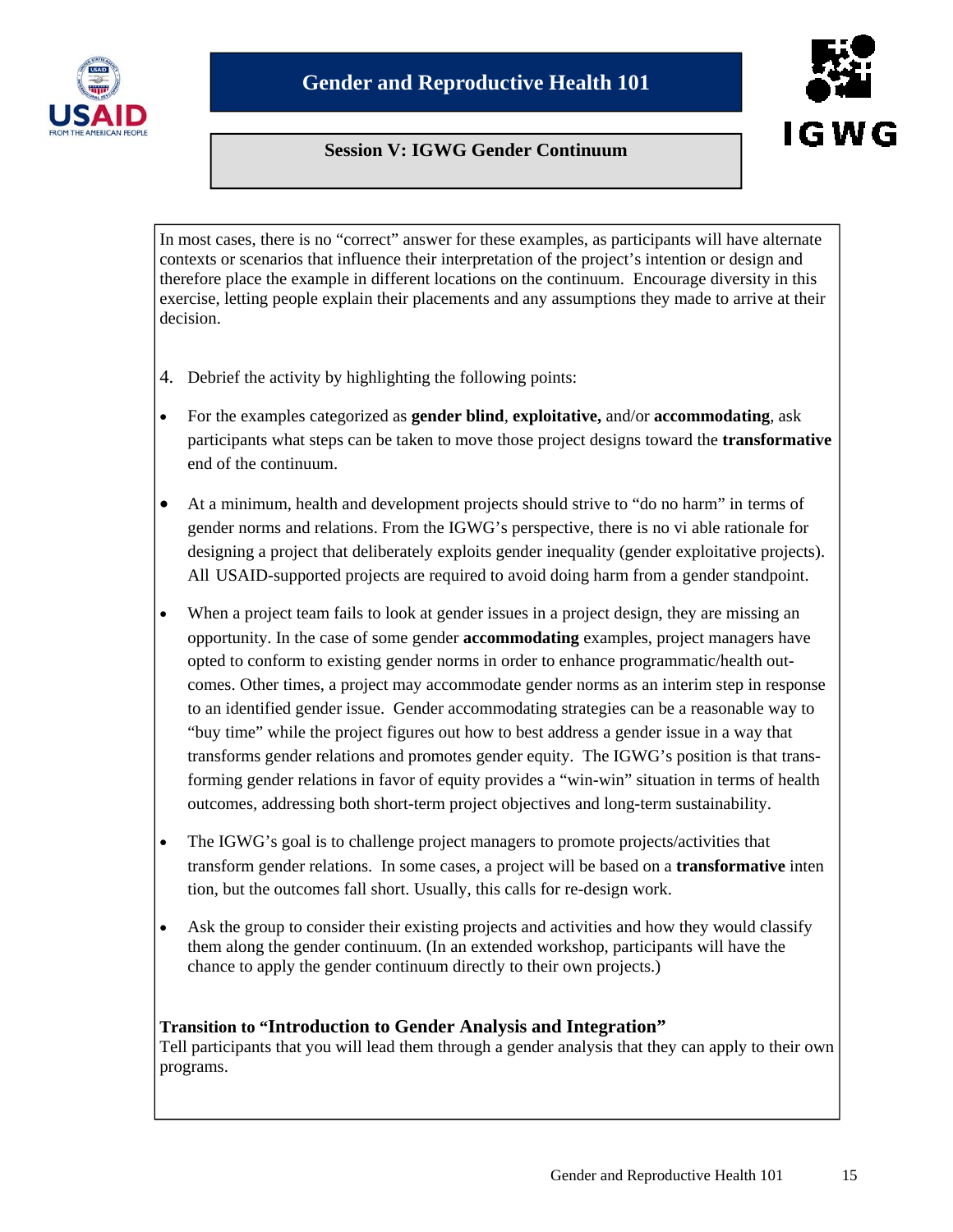



#### **Activity 1: Introduction to Gender Analysis and Integration (PowerPoint presentation)**

30 minutes

### **Materials**

PowerPoint Slides 27–44 from the "Gender 101 Master Presentation"

- 1. Deliver the lecture on gender analysis and integration (slides 27–44 in the "Gender 101 Master Presentation"). Use the speaker's notes included in the presentation. Encourage discussion and questions to ensure you do not lose the attention of the participants during the lecture.
- 2. For a list of common obstacles faced by women within RH programs, see Yinger, N. et al. 2002. "A Framework to Identify Gender Indicators for Reproductive Health and Nutrition Programming." Washington, DC: USAID IGWG Subcommittee on Research and Indicators. This and other resources are available at www.igwg.org.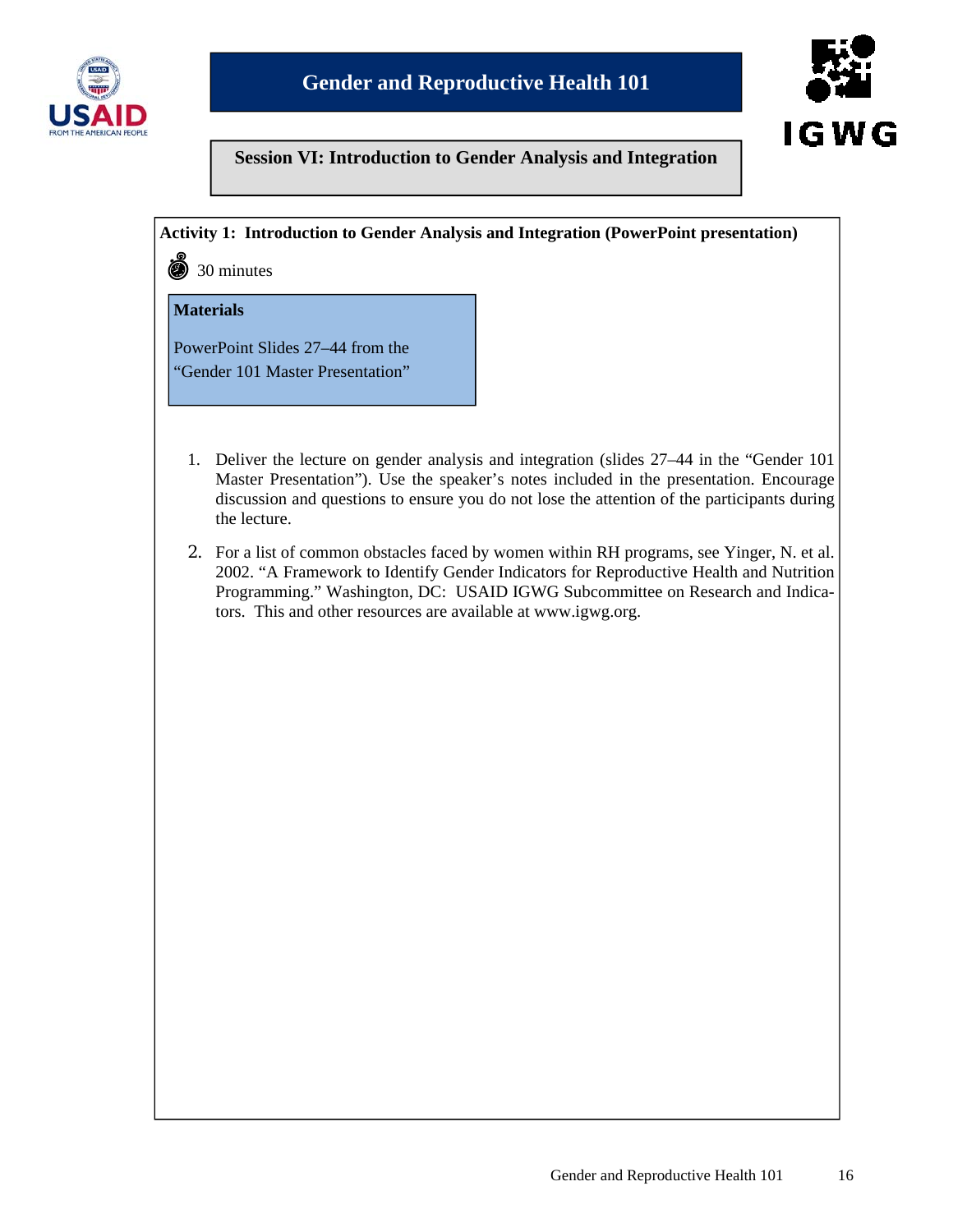



#### **Activity 2: Applying Gender Analysis to Health Programs**



# 90 minutes

#### **Materials**

PowerPoint Slides 45–47 from the "Gender 101 Master Presentation" Handouts: Tables 1 and 2, Integrating Gender into the Program Cycle

- 1. Explain that to give participants a chance to practice integrating gender into health programs, we have developed two worksheets to help guide this process. Hand out copies of Tables 1 and 2.
- 2. First, walk participants through Table 1, identifying the various components. Then ask participants to consider a concrete example (a case study that the facilitator has prepared in advance, a scenario from the movie, or their own project context).
- 3. Supply the participants with a sample overall program goal or health objective, written on a prepared flipchart).

**For example**, in the case of a safe motherhood (SM) program, a sample program objective could be "To ensure timely access to high-quality emergency obstetric care for all pregnant women."

For this example, ask the participants to identify the following items, as per the columns in Table 1:

- 1st column—Key *gender* relations in each of the 4 domains +power that can be identified from the case study or other specific context being considered. Probe to be sure that women and men are considered and then that different levels are considered. (Record key highlights on a flipchart that looks like column A.)
- 2nd column—Having identified key information from the case study, ask participants to identify any additional/missing information that might help the program understand the gender barriers or constraints to safe motherhood. (Record a couple on a flipchart that looks like column B.)
- 3rd column—Gender-based constraints . . . for the women, for the men. Based on the gender relations identified, ask participants to identify which are *key gender constraints for the SM program (or the specific project being considered)*. Ensure that participants look across different domains and consider a few different levels. (Record a couple on a flipchart that looks like column C.) (continued on next page)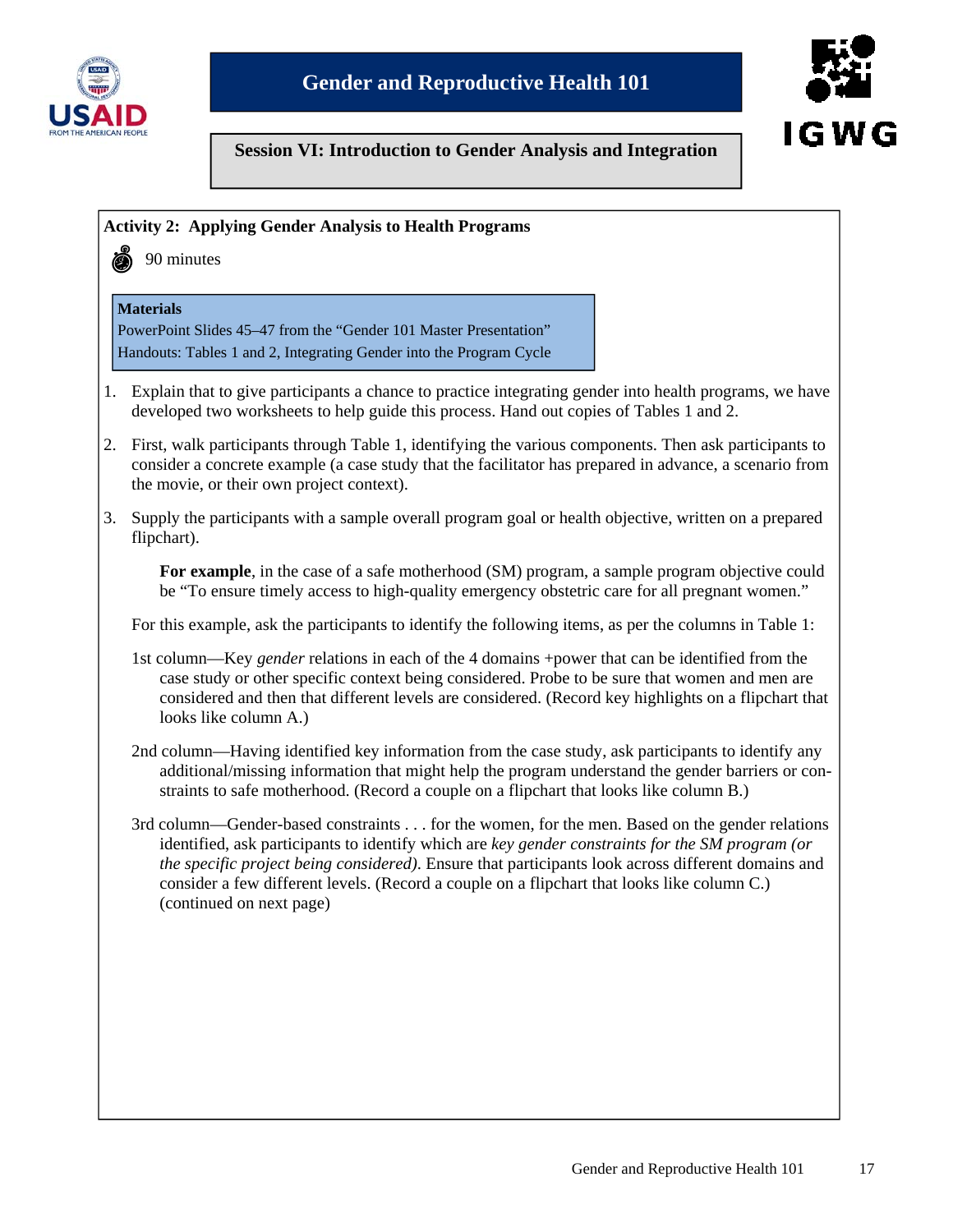



#### **(continued from page 17)**

- 4th column—Gender-based opportunities for the woman, her spouse. Based on the gender relations identified, ask participants to identify any that could *be key gender opportunities for the SM program (or the specific project being considered)*. Ensure that participants look across different domains, and consider a few different levels. (Record a couple on a flipchart that looks like column D.)
- 4. Direct participants to Table 2, explaining that based on the gender analysis in Table 1, we can now consider specific sub-objectives, activities, and indicators. Walk participants through the use of Table 2, identifying the various components (and noting their tie to steps 2, 3, 4, and 5 of the program cycle).
- 5. Then ask participants to continue with the program example they have been using. Ask participants to choose one *priority gender-based constraint to the SM program (or other program being considered)* identified in Table 1. Related to this constraint, ask participants to identify:
	- 1st column—A specific sub-objective related to a change they would like to see in this gender constraint. (Record on a flipchart that looks like the 1st column, Table 2.)
	- 2nd column—1–2 sample activities that could help achieve this objective. (Record on a flipchart that looks like the 2nd column, Table 2.)
	- 3rd column—A sample indicator that would indicate a decrease in, or removal of, this gender barrier. (Record a couple on a flipchart, record on a flipchart that looks like the 3rd column, Table 2.)
	- Question—Finally, ask the group to consider where on the IGWG Gender Integration Continuum they would place their brainstormed activities.
- 6. Ask participants if they have any questions or comments about Table 2 or the overall suggested process of using Tables 1 and 2.
- 7. Review the instructions for the exercise (Slide 47 of the presentation and on the next page of this guide). Explain that groups will have 60 minutes to complete both Tables 1 and 2 and that each group should complete both tables for its case study (although each group only needs to prepare flipcharts and present on one of the two tables, as assigned per the instructions on the presentation slide).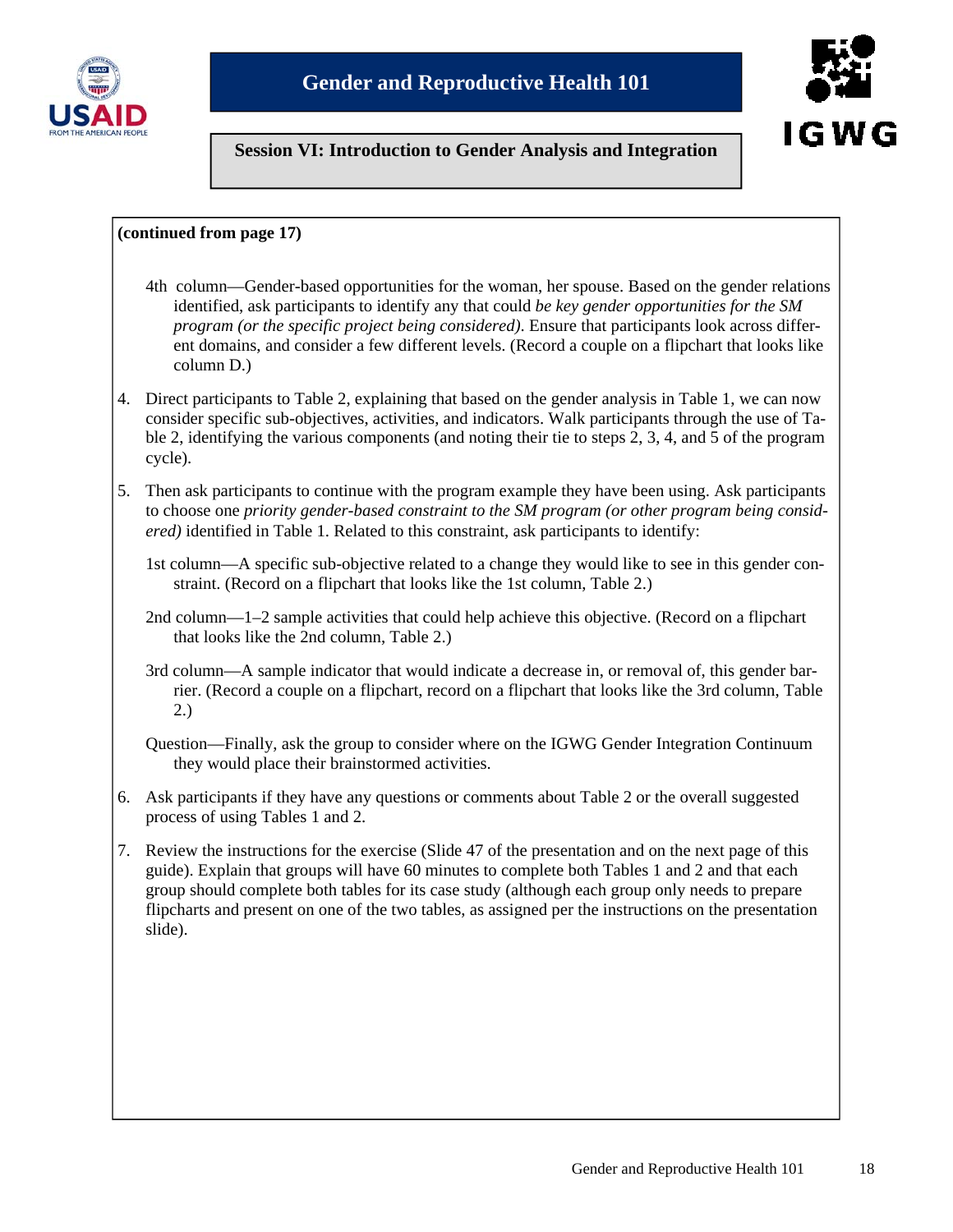



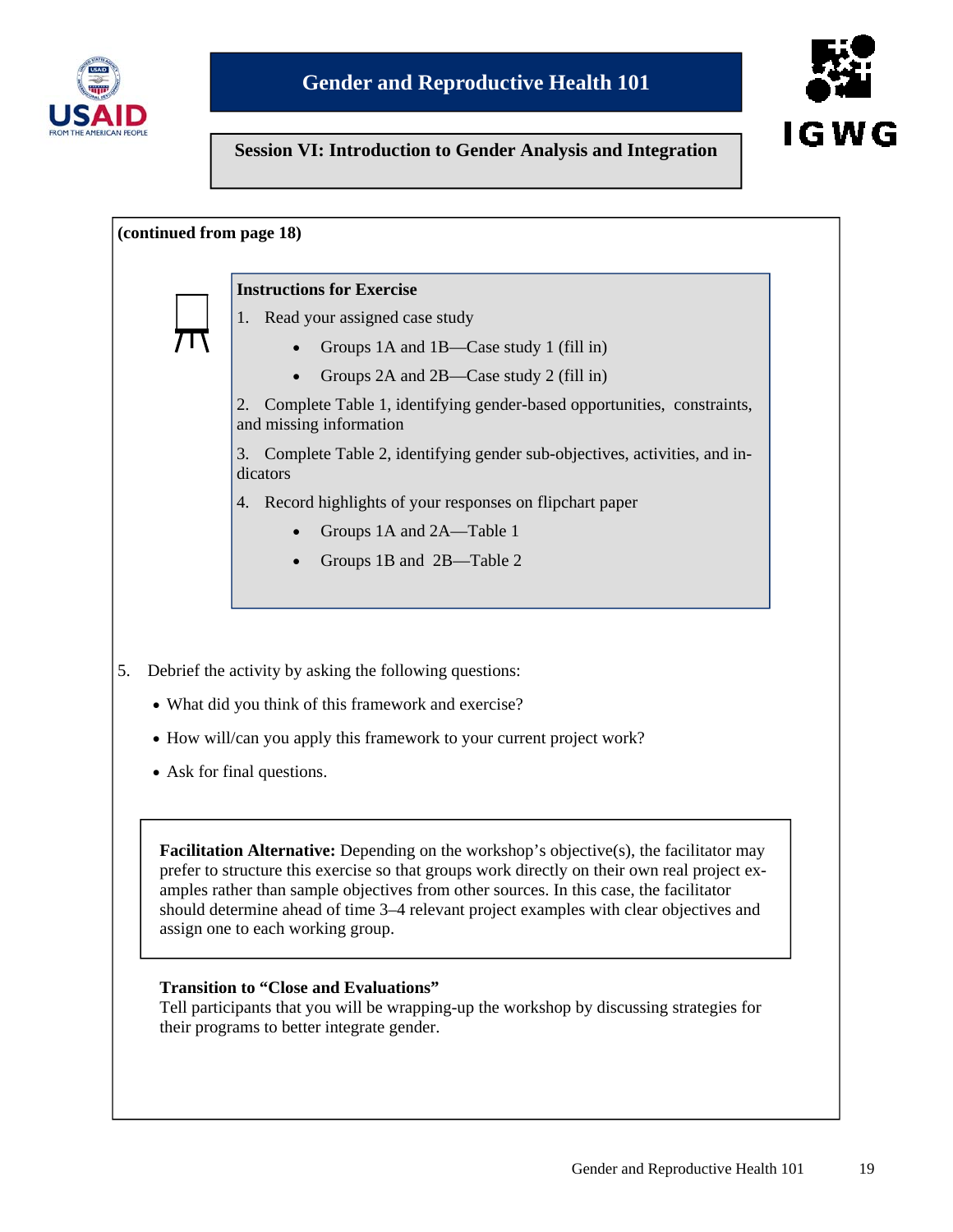

# **IGWG**

# **Session VII: Close and Evaluations**

#### **Materials**

Participant Evaluation Form

 $\ddot{\text{ } }$  15 minutes

#### **Where Do We Go from Here?**

- 1. Facilitate a discussion on the following points. Record salient points and any decision made.
	- What has your project done regarding gender and the roles of men and women?
	- What gaps do you see in your project vis-à-vis gender?
	- By being women-focused, does it mean a project is excluding men?
	- Where do we go from here?
	- What language do we have at our disposal to talk about gender and health? Are we using that language to capture and report on our gender work?

#### **Refer to Slide 48 of the Master PowerPoint Presentation: "**Resources at USAID"

• Encourage participants to visit the IGWG website (www.igwg.org) and to join the IGWG listserve.

#### **Close/Evaluation**

- 1. Distribute evaluation.
- 2. Thank the group for their hard work and participation.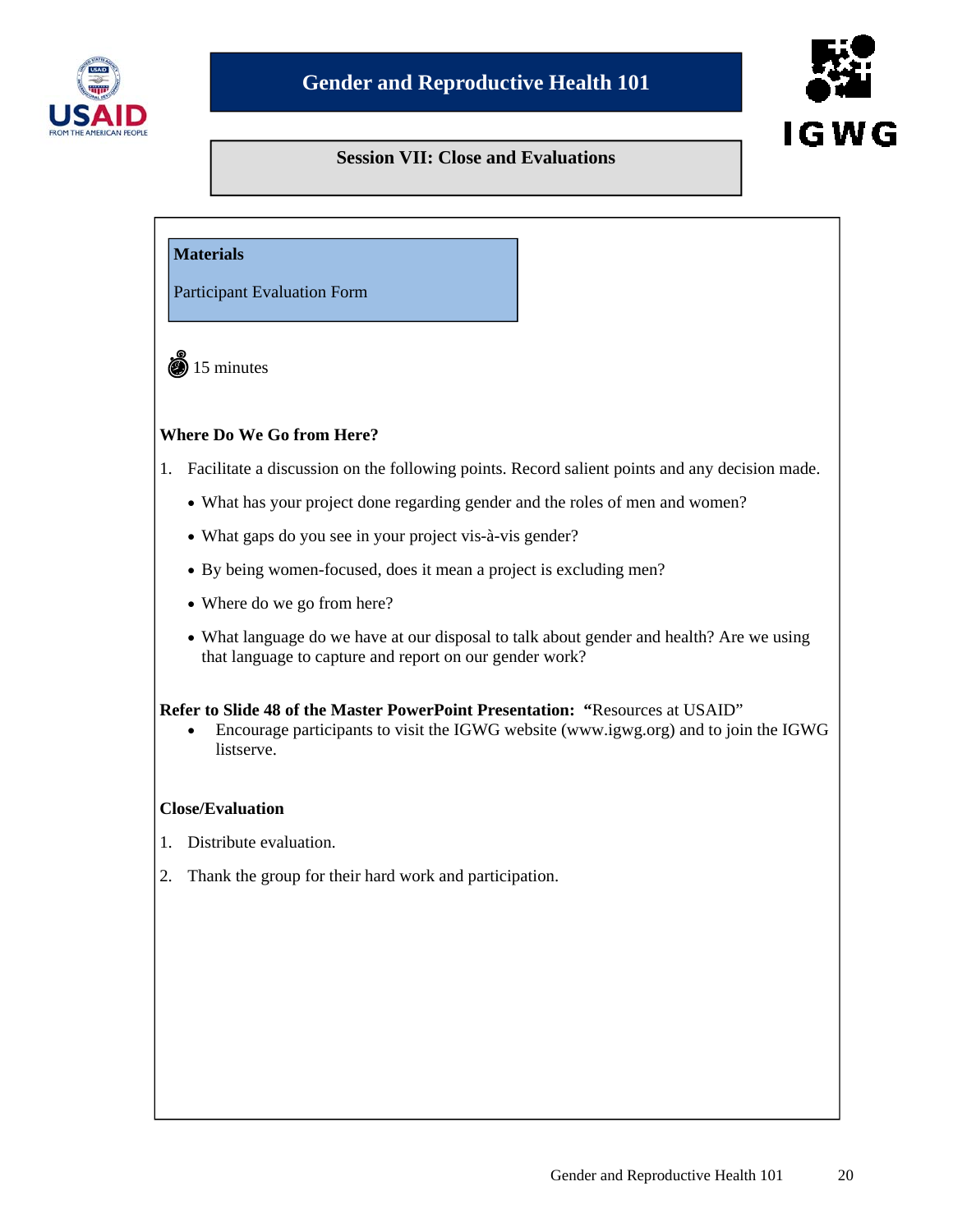



# **Optional Exercise: Problem Trees and Gender Analysis**

**Note:** This exercise can be inserted between Sessions V and VI if considered useful and time allows.

#### **Activity 1: Problem Tree Exercise**

2 hours

#### **Materials**

Prepared Newsprint: Example Problem Tree, facilitator's topic of choice

*Draw an example of a problem tree based on the description given below. The problem tree should depict at least one primary and secondary cause of the problem you are illustrating and at least one primary and secondary consequence of this problem.*

#### **Instructions:**

- 1. Explain to the group that before we even think about how to program for integrating gender in projects and programs, we need to do a gender analysis. Explain to the participants that this exercise will help them explore the underlying gender-related issues that can contribute to different health problems.
- 2. Divide the participants into groups of three. Ask each group to pick one person who can report back to all the participants at the end of the session.
- 3. Explain to the groups that they will use a tool called a problem tree in this activity. Each group will focus on a different health problem: Group 1 will focus on obstetric fistula; Group 2 will focus on the lack of male involvement in family planning; and Group 3 will focus on early childbearing.
- 4. Provide a flipchart and a few markers to each group. Ask one person in each group to draw a large tree trunk and to write the assigned problem on the trunk. For example, Group 1 would write obstetric fistula on the trunk. Explain to the participants that this picture represents a "problem tree," and it will graphically help to illustrate the different causes and consequences of their assigned problem.
- 5. Ask the groups to brainstorm some of the causes of their assigned problem. This can be as broad or as narrow as the group desires. On the problem tree, each cause should be depicted as one of the roots of the tree. After mentioning each cause, the group should think about what else can contribute to that initial cause. For example, if one of the causes is "lack of education among women," then the group should think about what causes lack of education among women. One of the causes could be "social norms"—this would then be depicted as a subroot of the original cause—"lack of education among women." Use the problem tree that you prepared earlier as an example for participants. Give the groups 15 minutes to do this exercise.